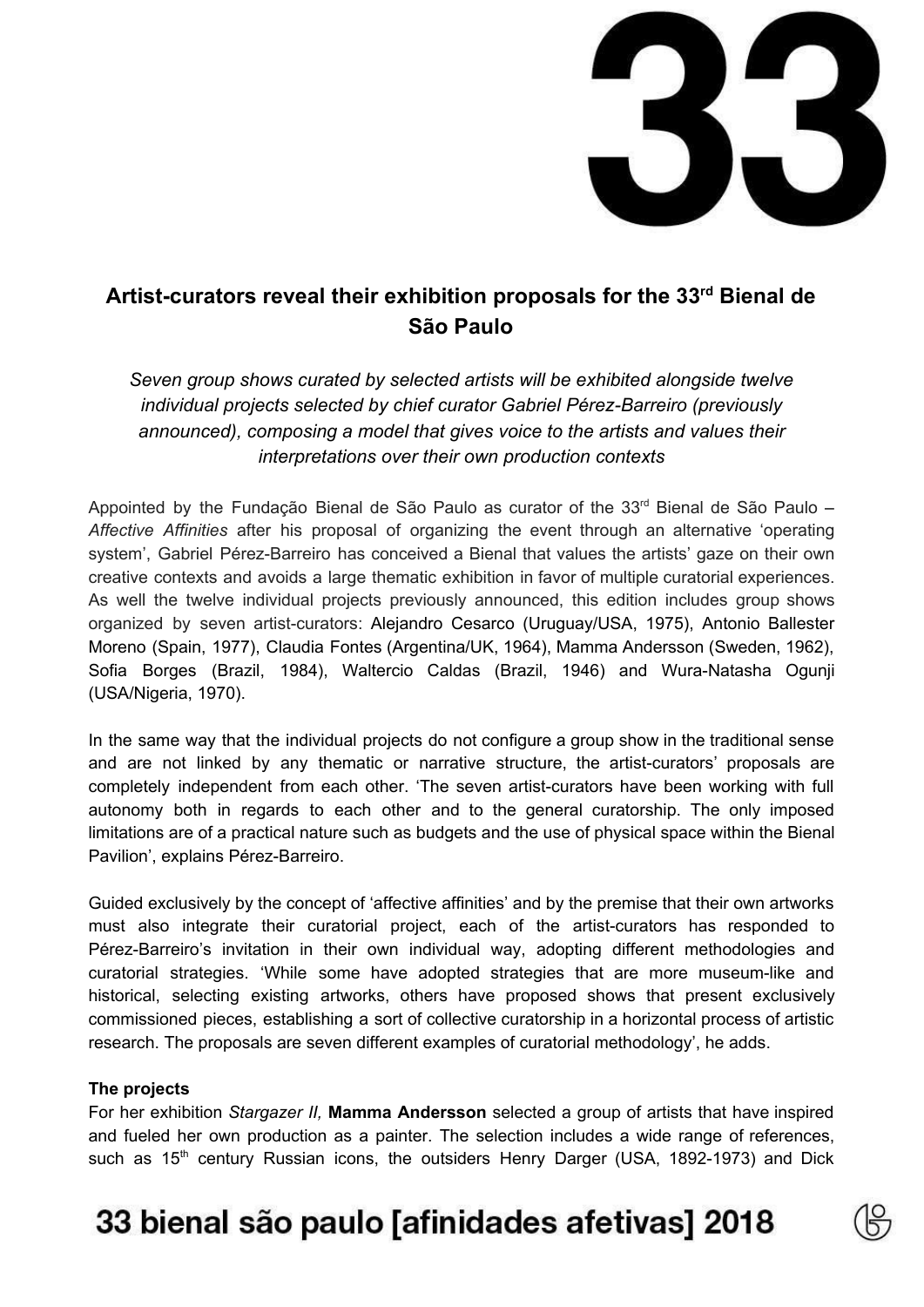

Bengtsson (Sweden, 1936-1989), and contemporary artists, such as filmmaker Gunvor Nelson (Sweden, 1931) and fighter pilot and sound artist Åke Hodell (Sweden, 1919-2000), among others. The participants share a common interest in expressive figuration and the human body. 'I am interested in artists who work with melancholia and introspection as a way of life and as a survival strategy', explains Andersson. The exhibition also includes a large number of Andersson's paintings, presenting a vibrant dialogue between her production and her artistic inspiration.

Antonio Ballester Moreno approaches his curatorial project for the 33<sup>rd</sup> Bienal de São Paulo as a way of contextualising a world based on the intimate relationship that exist between biology and culture, with references to the history of abstraction and its interplay with nature, pedagogy and spirituality. For this purpose, he brings together the work of philosophers, scientists and artists: 'because we are all creators of our own world, but I understand that such a variety of languages has separated us from a sense of the common, so this proposal focuses on the study of our origins, whether in relation to natural, social or subjective aspects — the three axis that organise the exhibition', states Ballester Moreno.

Titled *sentido/comum* [common/sense], his project encompasses educational toys from the historical avant-gardes, artworks from the Escuela de Vallecas (a Spanish avant-garde movement of the 1930s close to surrealism) and works by contemporary artists. Amongst the participants (including the artist-curator himself), the exhibition features the philosopher and educator Friedrich Fröbel (Germany, 1782-1852); Andrea Büttner (Germany, 1972); Mark Dion (USA, 1961), who presents a commissioned project; and Rafael Sánchez-Mateos Paniagua (Spain, 1979), who is a member of the Atenta collective whose research focuses on practices of attention in the field of art. Other than participating in Ballester Moreno's show, Paniagua has also contributed to the educational publication of the 33<sup>rd</sup> Bienal, *Convite* à atenção [Invitation to Attention], with a new text written for the occasion.

**Sofia Borges**' curatorial project, titled *A Infinita História das Coisas ou o Fim da Tragédia do um* [The Infinite History of Things or the End of the Tragedy of One], explores a collage of mythological references based on philosophical interpretations of Greek tragedy. Her proposal is the formulation of an active space to investigate the limits of representation and language's inability to mediate the real. 'In my work, I have spent years attempting to use images to reveal the state of the representation of things, until I understood there is no solution to this because, in fact, it is a question of meaning. Language is tragic per se, as it is ambiguous. One material cannot be used to talk about another', the artist explains.

Under this conceptual premise, the exhibition project draws on a mixed curatorial model in which the selection of specific artworks is accompanied by commissioned works by invited artists. One of the singularities of Borges' proposal — which includes works by Jennifer Tee (HOL, 1973), Leda Catunda (BRA, 1961), Sarah Lucas (UK, 1962) and Tal Isaac Hadad (FRA, 1976), amongst others — is to confront the exhibition as something conjured beyond space but also in time. As such, the

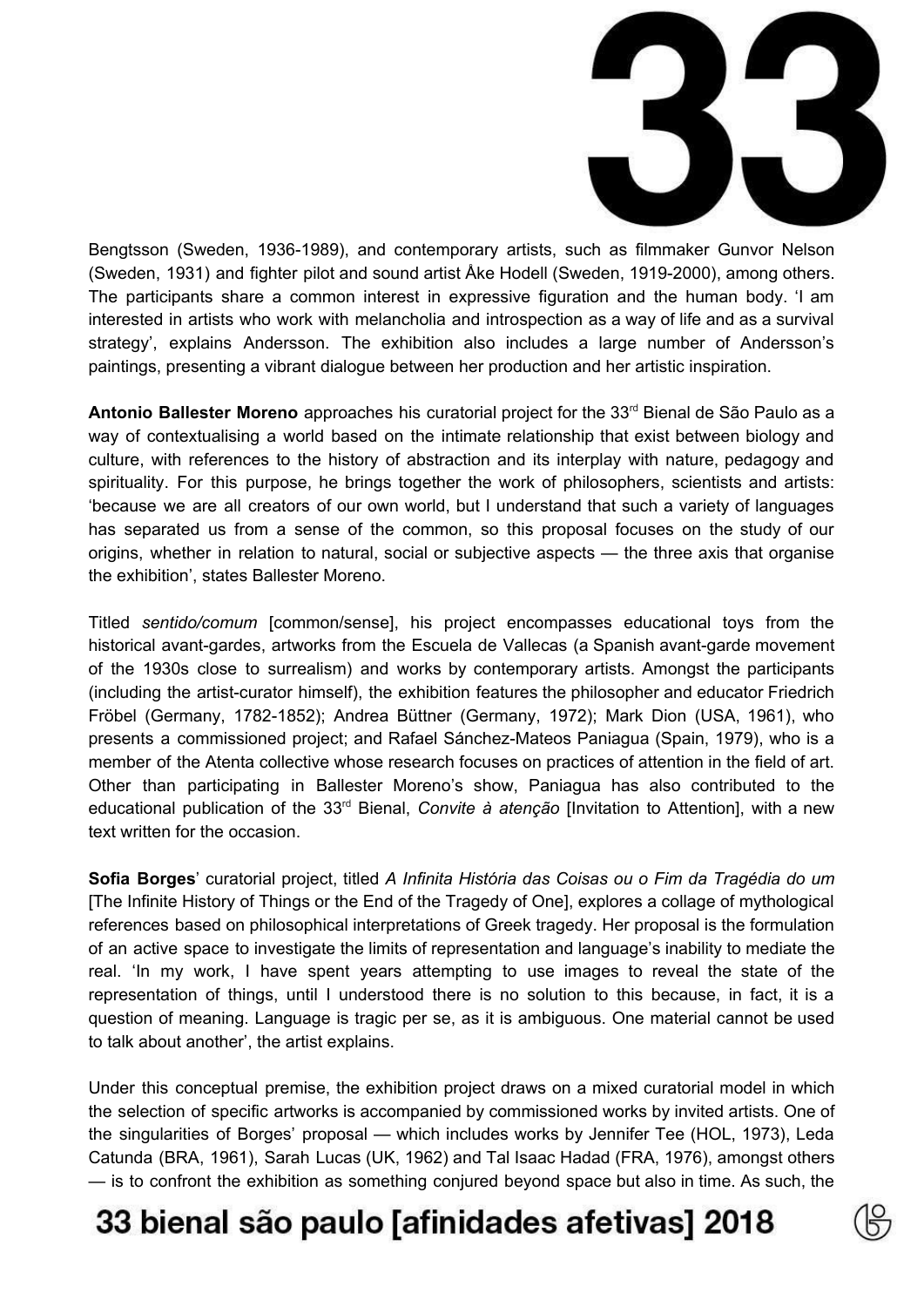

show will be activated over three months via a programme of experimentation proposed by the artist-curator exploring the interaction between the artworks, artists and guests.

**Waltercio Caldas** — whose production has always drawn on the history of art — proposes an exhibition room where artworks from different artists are confronted with his own works. 'Given that an artist's practice deals with numerous issues that vary throughout time, I have chosen artworks that deviate from their most well-known aspects and that stand out for their quality and specificity. The outcomes from the relationships between the selected pieces became my main interest', explains the artist.

Caldas' proposal puts forward a reflection on poetics, as well as the nature of forms and ideas and its implication on the production of art since the late 19th century. 'In looking at the tension between these very diverse artworks, I have searched for the illuminating surprises that surface from their friction'. Challenging his own work and highlighting often-unexpected interactions such as between the work of Victor Hugo (FRA, 1802-1885), Jorge Oteiza (SPA, 1908-2003) and Vicente do Rego Monteiro (BRA, 1899-1970) — we see the emergence of new possibilities of reading art.

**Alejandro Cesarco**'s proposal is based on his interest in issues such as repetition, narrative, and translation. He has selected artworks from artists that share some of his conceptual and aesthetic concerns. Titled *Aos nossos pais* [To Our Parents], the show 'questions how the past (our history) both enables and frustrates possibilities, how we rewrite the past with our work, and how difference is produced in repetition', Cesarco explains. As well as the artist-curator himself, the exhibition presents artists from three different generations, including Sturtevant (USA, 1924 – France, 2014), Louise Lawler (USA, 1947) and Cameron Rowland (USA, 1988). 'To dedicate the show to a primary relation (biological or adopted, literal or metaphorical) is a way of constructing a genealogy and trying to get close to the core source of our understandings, methods, inhibitions, possibilities, and expectations.'

For her exhibition titled *O pássaro lento* [The Slow Bird], **Claudia Fontes** draws on a metanarrative: a fictional book of the same title whose contents are unknown, except for some fragments and a few material remains. Both Fontes and her invited artists present artworks that activate links between the visual arts, literature and translation, through experiences that propose expanded temporality as an alternative to the modern fetish of speed. 'The experience of speed and slowness are political experiences rooted in the body. They both influence understandings of space, distance, and chance. For over a century now, our species was trained from a young age to despise slowness and to desire speed. As a result, we are now all struggling when trying to imagine a different way of being with oneself and with each other.', affirms Fontes.

In a horizontal and collaborative curatorial process, every participant, with the exception of Roderick Hietbrink (Holland, 1975), produced commissioned works for the occasion: Ben Rivers

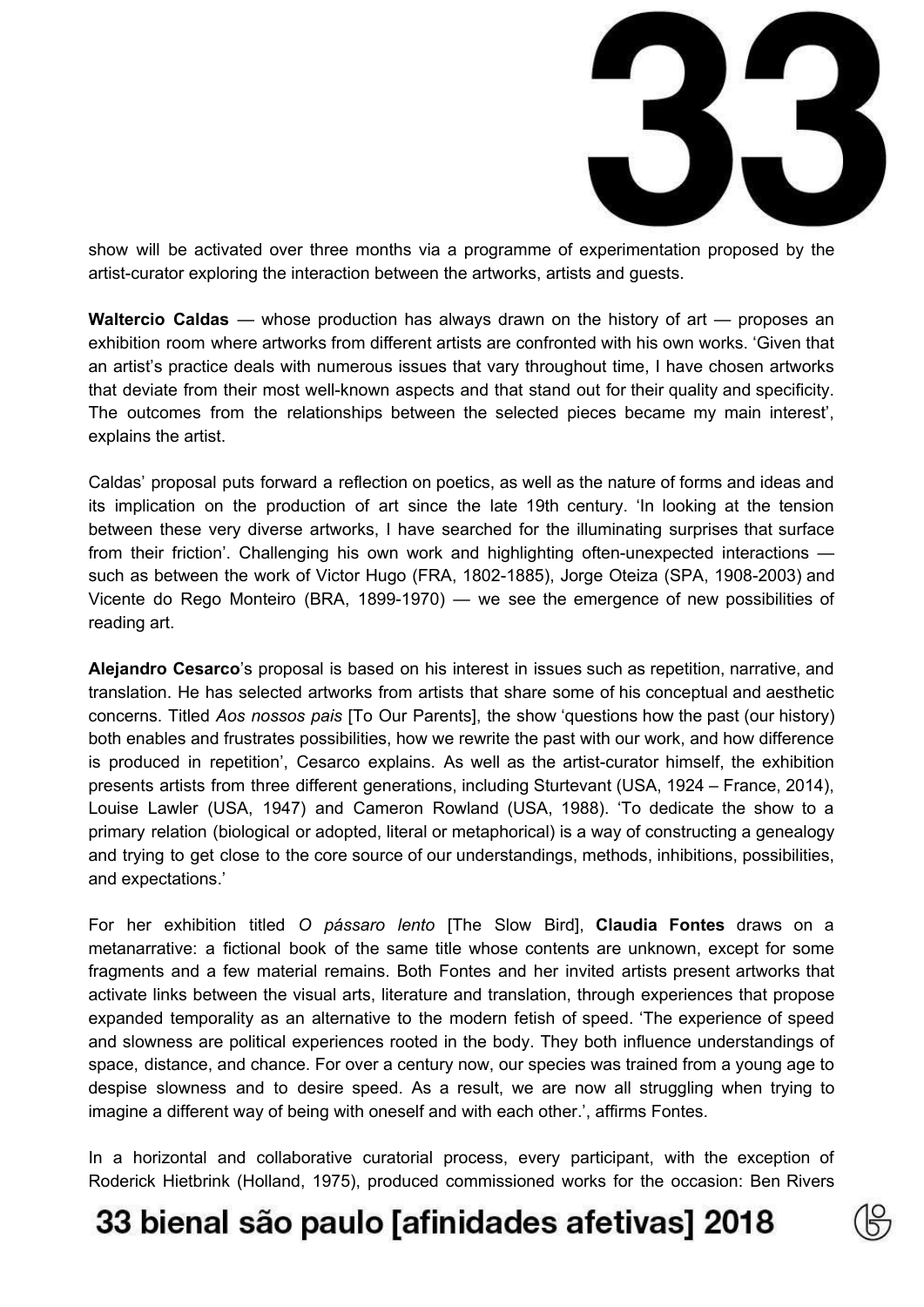

(UK, 1972), Daniel Bozhkov (Bulgaria, 1959), Elba Bairon (Bolivia, 1947), Katrín Sigurdardóttir (Iceland/USA, 1967), Pablo Martín Ruiz (Argentina, 1964), Paola Sferco (Argentina, 1974), Sebastián Castagna (Argentina, 1965) and Žilvinas Landzbergas (Lithuania, 1979).

For her exhibition project titled *sempre, nunca* [always, never], composed exclusively of commissioned artworks, **Wura-Natasha Ogunji** invited the artists Lhola Amira (South Africa, 1984), Mame-Diarra Niang (France, 1982), Nicole Vlado (USA, 1980), ruby onyinyechi amanze (Nigeria, 1982) and Youmna Chlala (Lebanon, 1974) to create, like herself, artworks through a collaborative and horizontal curatorial project. The work of these six artists 'range from the intimate (body, memory, gesture) to the epic (architecture, history, nation)', explains Ogunji. 'In an open and ongoing dialogue, our individual projects encompass different practices and languages, intersecting at ideas and questions crucial to experimentation, freedom and the creative process'.

Each artist's practice is impacted by their individual histories and by the complex relationship they have with their land, nations and territories. 'But it is not the fact of origins or homelands that is revelatory, rather that their work subverts hegemonic narratives and embraces the interruptions as necessary openings', adds the artist-curator.

#### **Exhibition design**

The autonomy principle of the project is extended to the exhibition design, which varies in each exhibition. However, they share a common concern: to create an experience that shapes visitors' expectations when they step into the Bienal Pavilion. The exhibition design, conceived by architect Alvaro Razuk, includes the creation of open areas for taking a rest or reflecting on the different exhibition proposals. This was in line with Pérez-Barreiro's overall vision of creating spaces that favour slowing-down, observing and sharing experiences.

#### **Publications**

The editorial project of the 33<sup>rd</sup> Bienal de São Paulo works as a platform that expands the artists' contributions by allowing them to explore the artist book format as a complement to the exhibition. The catalogue brings together a collection of 19 publications, including brochures and posters, developed in collaboration with the Fundação Bienal team, under the editorial consultancy of Fabiana Werneck.

Due to be launched in the first weeks of September, an additional publication will showcase photographic records of the exhibition, a visual essay by photographer Mauro Restiffe, as well as texts and interviews. In this volume, the artist-curators will comment on the development of their choices for the show and how their own works respond to the proposal.

**Artist residencies**

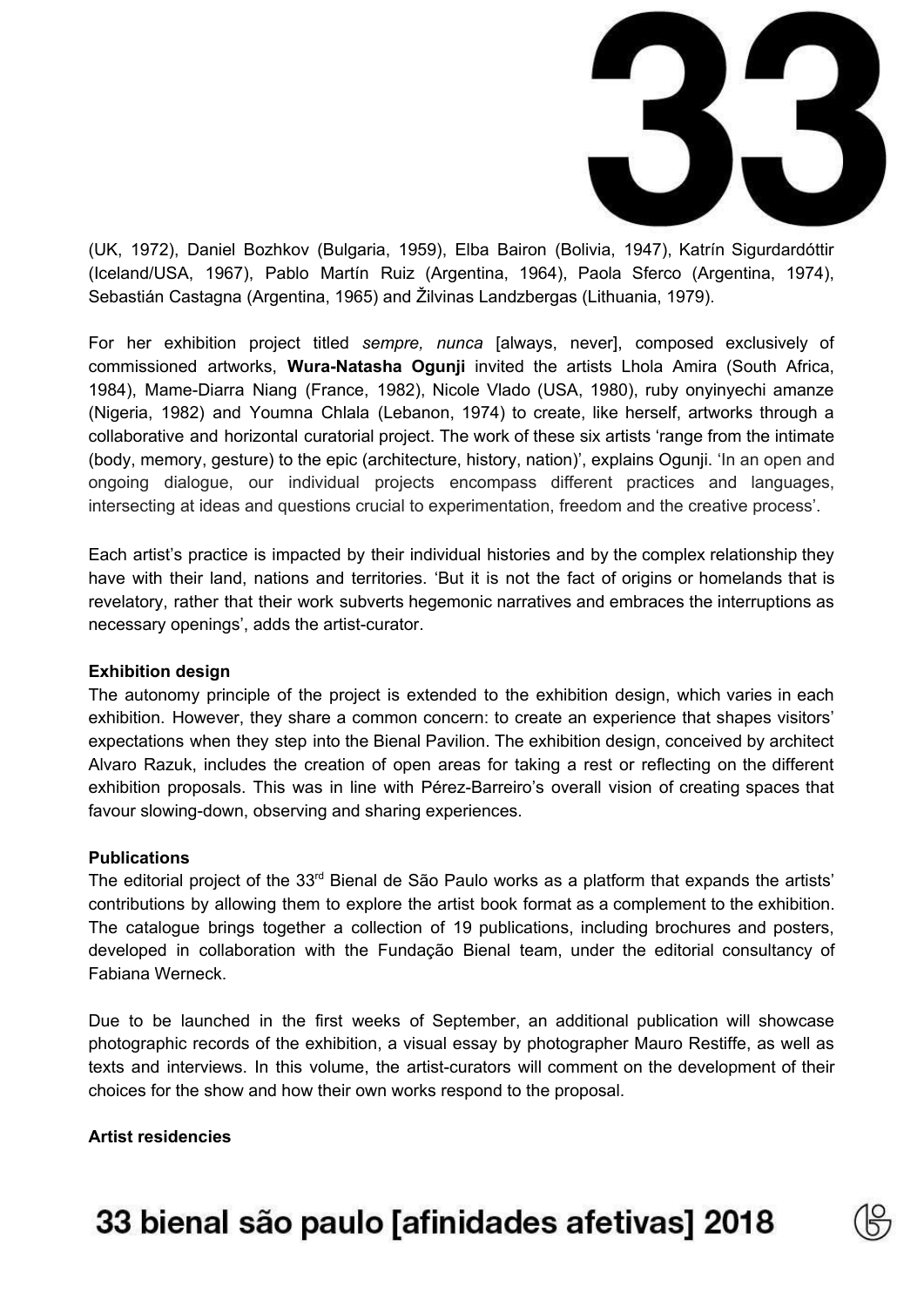

Through a partnership with FAAP's Artist Residency Programme  $-$  ongoing since the 27<sup>th</sup> Bienal de São Paulo (2016) and reviewed at each edition of the show – five artists will be in residency in São Paulo to develop their projects for this edition of the Bienal: Lhola Amira (South Africa, 1984), Luiza Crosman (Brazil, 1987), Mame-Diarra Niang (France, 1982), Tal Isaac Hadad (France, 1976) and Tamar Guimarães (Brazil, 1967).

#### **Professional and press accreditation**

The process for obtaining professional and press credentials is still open on the Fundação Bienal de São Paulo website. A press preview will take place on 4 September 2018. On 5-6 September the show will be opened to guests and art professionals. And on 21-23 September Fundação Bienal will be hosting, for the first time, the 'International Weekend' for international professionals.

### **The foundation behind the 33 rd Bienal**

The proposal presented by Gabriel Pérez-Barreiro and selected by the Fundação Bienal for its 33<sup>rd</sup> edition resonates with the institution's own vocation, as well as with its commitment to remaining a contemporary agent in the  $21<sup>st</sup>$  century. By questioning mainstream models and rethinking large-scale art exhibitions, the project is in line with the Fundação Bienal's everyday operation, which consists of always looking for the new without losing sight of more than six decades of history.

### **33 rd Bienal de São Paulo –** *Affective affinities*

from 7 September to 9 December 2018 Ciccillo Matarazzo Pavilion, Ibirapuera Park [www.bienal.org.br](http://www.bienal.org.br/)

**Press preview:** 4 September 2018 **Preview for the press, art professionals and guests:** 5-6 September 2018 **International Weekend:** 21-23 September 2018

**Press accreditation:** bienal.org.br/press33 **Professional accreditation:** bienal.org.br/accreditation

**Press inquiries Pickles PR** Júlia Frate Bolliger [julia@picklespr.com](mailto:julia@picklespr.com) Tel.: +49 (0) 176 25155891 Cecilia Vilela [cecilia@picklespr.com](mailto:cecilia@picklespr.com) Tel.: +44 (0) 7449 872799